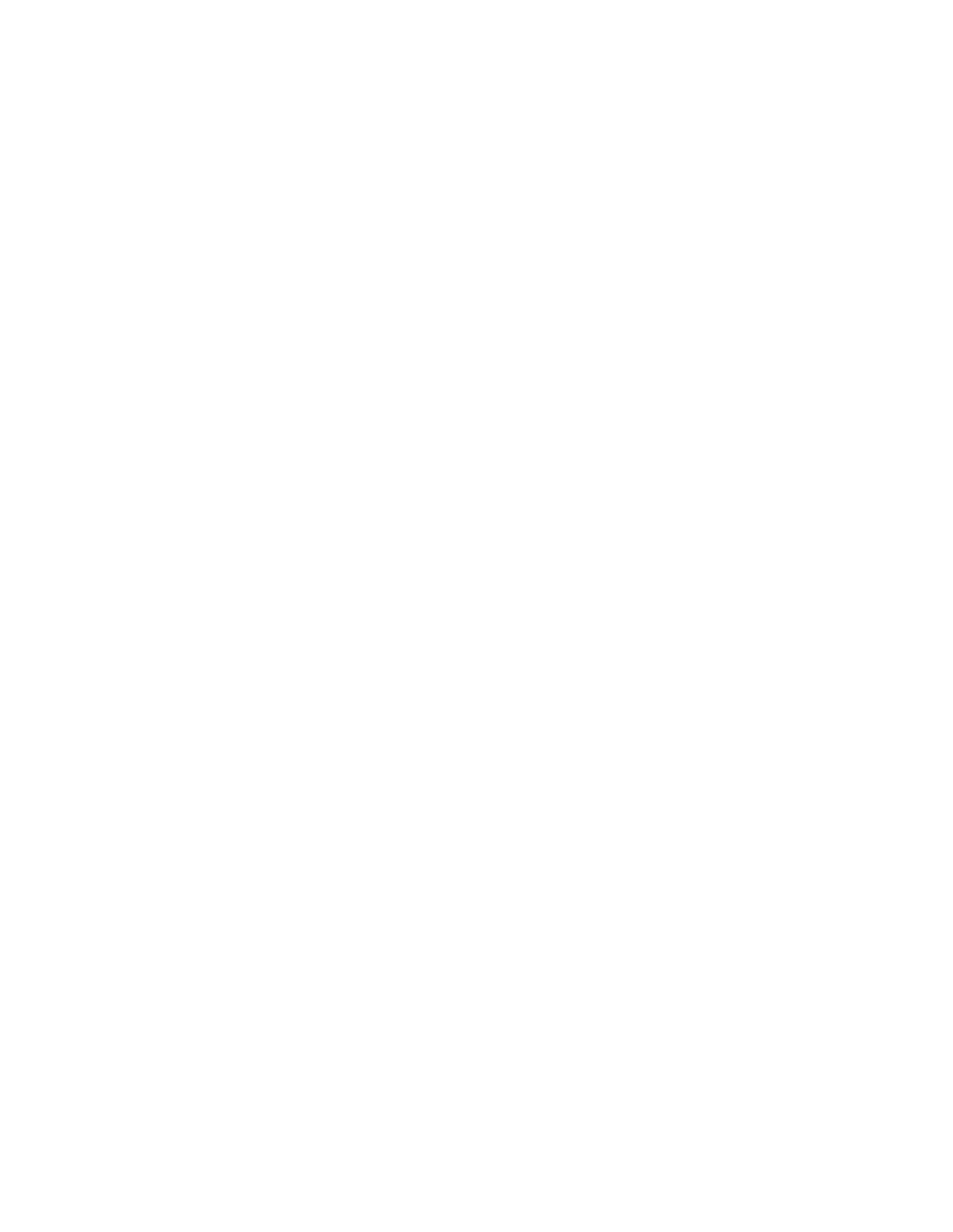# 2. ECONOMIC ASSUMPTIONS

This chapter presents the economic assumptions that underlie the Administration's  $2023$  Budget.<sup>1</sup> It provides an overview of the recent performance of the American economy, presents the Administration's projections for key macroeconomic variables, compares them with forecasts prepared by other prominent institutions, and discusses the unavoidable uncertainty inherent in providing an eleven-year forecast.

This chapter proceeds as follows:

The first section provides an overview of the recent functioning of the U.S. economy, examining the performance of a broad array of key economic indicators.

The second section presents a detailed exposition of the Administration's economic assumptions underlying the 2023 Budget, discussing how key macroeconomic variables are expected to evolve over the years 2022 to 2032.

The third section compares the forecast of the Administration with those of the Congressional Budget Office (CBO), the Federal Open Market Committee of the Federal Reserve, and the Blue Chip panel of professional forecasters.

The fourth section discusses the sensitivity of the Administration's projections of Federal receipts and outlays to alternative paths of macroeconomic variables.

The fifth section considers the errors in past Administrations' forecasts, comparing them with the errors in forecasts produced by the CBO and the Blue Chip panel of professional forecasters.

The sixth section uses information on past accuracy of Administration forecasts to provide understanding and insight into the uncertainty associated with the Administration's current forecast of the budget balance.

#### Recent Economic Performance

The President took office in the midst of the COVID-19 pandemic. Even as COVID-19 variants posed health and economic challenges throughout 2021, the President's policies helped power a historic economic and jobs recovery. Thanks in part to the American Rescue Plan and the Administration's vaccination program, more than 70 percent of Americans are fully vaccinated, our economy is growing, and Americans are continuing to get back to work.

Economic growth in 2021 far exceeded expectations. When the President took office, the Blue Chip panel of professional forecasters projected that real GDP growth in 2021 (fourth-quarter-over-fourth-quarter) would be 3.9 percent. Instead, 2021 growth was 5.6 percent. More than 6.5 million jobs were created in 2021, a record for any first

year President. The unemployment rate dropped from 6.4 percent in January 2021 to 3.8 percent as of February 2022—lower than the Congressional Budget Office, in its pre-American Rescue Plan baseline, projected we would reach any time this decade and years earlier than they projected the economy would begin to approach that rate. The pandemic and a surge in consumer spending that was concentrated in certain goods sectors—in combination with supply chains and labor supply that were also impacted by the pandemic and unable to keep up—led to elevated prices. However, as discussed below, inflation is expected to gradually moderate over the course of 2022 and beyond as supply chain issues continue to improve and the composition of demand adjusts, although the further Russian invasion of Ukraine has put additional upward pressure on prices in the near term.

Labor Markets—The labor market improved dramatically in 2021. After entering the year at 6.7 percent, the unemployment rate declined throughout 2021 and ended the year at 3.9 percent, falling to 3.8 percent as of February 2022. Likewise, both the median duration of unemployment and the long-term unemployment rate (U1), which measures the percent of the labor force unemployed for 15 weeks or longer, declined dramatically over the course of the year. Other metrics of labor market health, such as the number of workers who identify as marginally attached to the labor force, the number of discouraged workers, and the number of workers working part-time for economic reasons, all exhibited marked improvement during 2021. By December, the number of Americans filing for unemployment reached its lowest level since 1969 – before moving higher during the height of Omicron and then falling again when cases, hospitalizations, and deaths fell.

Despite the large gains in employment, as of February 2022 there remain 2.1 million fewer people employed relative to before the pandemic. The labor force participation rate remains depressed compared to pre-pandemic levels, likely due to a combination of factors. However, the labor force participation rate rose by 0.4 percentage points in 2021, and the prime-age labor force participation rate rose by 0.9 percentage points. Looking ahead, the pace at which Americans rejoin the labor force is currently, and will remain, an important factor in the economic recovery.

Consumption—Consumption by private households is the largest component of the country's economy, accounting for over two-thirds of total output. Because of its large share of GDP, consumer spending growth is essential to economic growth in the United States. Real personal consumption expenditures (PCE), which adjusts for inflation, increased throughout 2021.

 A prominent feature of the pandemic has been the extent of the economic damage in specific sectors, par-

<sup>1</sup> Economic performance, unless otherwise specified, is discussed in terms of calendar years (January-December). Budget figures are discussed in terms of fiscal years (October-September).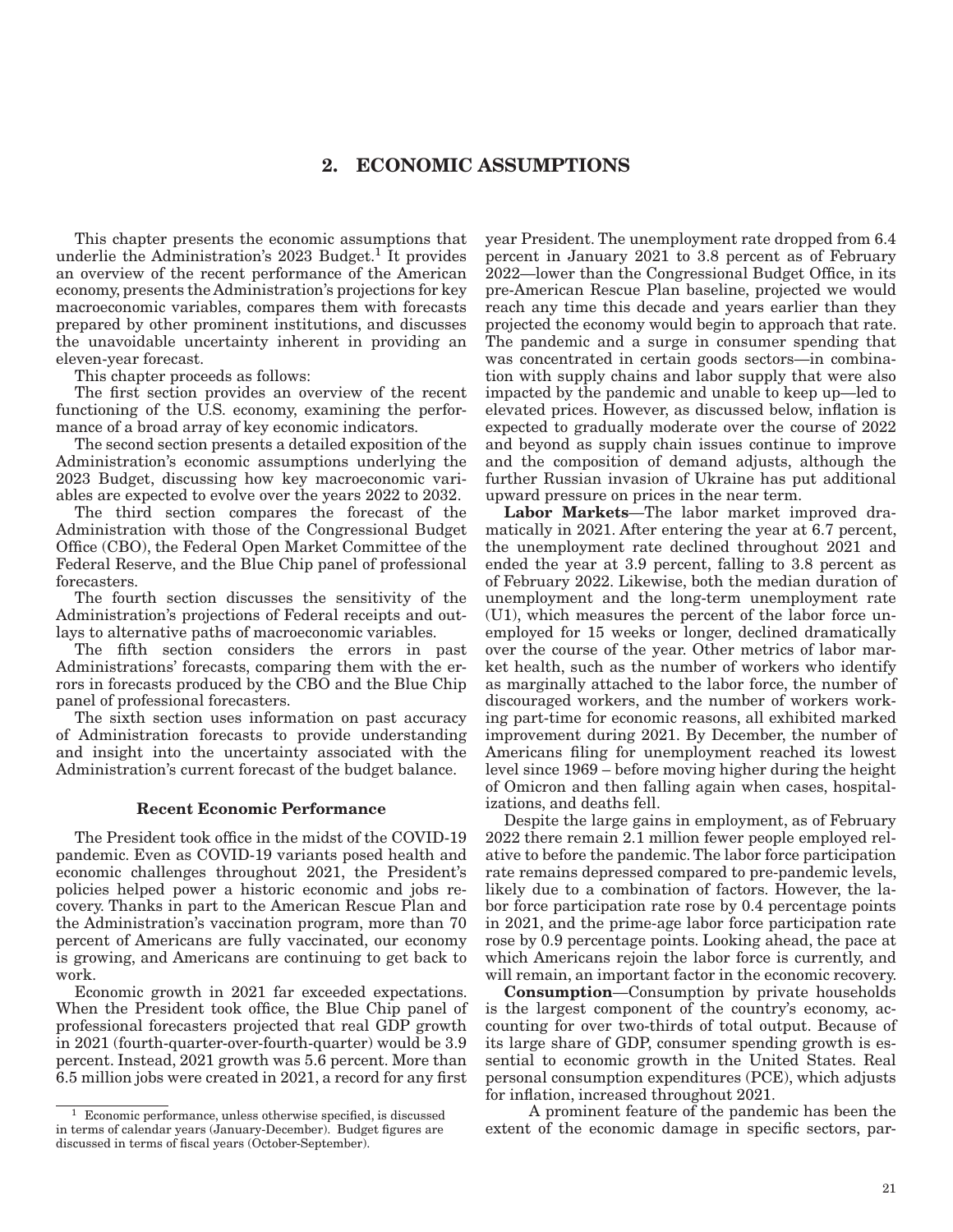## Table 2-1. ECONOMIC ASSUMPTIONS<sup>1</sup>

|  | (Calendar Years, Dollar Amounts in Billions) |  |
|--|----------------------------------------------|--|
|--|----------------------------------------------|--|

|                                                         | Projections    |       |       |       |       |                               |       |       |               |       |             |       |                                                                                            |
|---------------------------------------------------------|----------------|-------|-------|-------|-------|-------------------------------|-------|-------|---------------|-------|-------------|-------|--------------------------------------------------------------------------------------------|
|                                                         | Actual<br>2020 | 2021  | 2022  | 2023  | 2024  | 2025                          | 2026  | 2027  | 2028          | 2029  | 2030        | 2031  | 2032                                                                                       |
| Gross Domestic Product (GDP)                            |                |       |       |       |       |                               |       |       |               |       |             |       |                                                                                            |
| Levels, Dollar Amounts in Billions:                     |                |       |       |       |       |                               |       |       |               |       |             |       |                                                                                            |
|                                                         |                |       |       |       |       |                               |       |       |               |       |             |       | 20,894 22,899 24,631 25,853 26,966 28,064 29,200 30,379 31,626 32,957 34,382 35,877 37,437 |
| Real, Chained (2012) Dollars                            |                |       |       |       |       |                               |       |       |               |       |             |       | 18,385 19,402 20,213 20,786 21,254 21,687 22,120 22,563 23,028 23,526 24,059 24,612 25,178 |
| Chained Price Index (2012=100), Annual                  | 114            | 118   | 122   | 125   | 127   | 130                           | 132   | 135   | 138           | 140   | 143         | 146   | 149                                                                                        |
| Percent Change, Fourth-Quarter-over-Fourth-<br>Quarter: |                |       |       |       |       |                               |       |       |               |       |             |       |                                                                                            |
|                                                         | $-1.0$         | 10.1  | 6.3   | 4.6   | 4.1   | 4.0                           | 4.0   | 4.0   | 4.1           | 4.3   | 4.4         | 4.3   | 4.3                                                                                        |
| Real, Chained (2012) Dollars                            | $-2.3$         | 5.1   | 3.8   | 2.5   | 2.1   | 2.0                           | 2.0   | 2.0   | 2.1           | 2.2   | 2.3         | 2.3   | 2.3                                                                                        |
| Chained Price Index (2012=100)                          | 1.5            | 4.8   | 2.4   | 2.0   | 2.0   | 2.0                           | 2.0   | 2.0   | 2.0           | 2.0   | 2.0         | 2.0   | 2.0                                                                                        |
| Percent Change, Year-over-Year:                         |                |       |       |       |       |                               |       |       |               |       |             |       |                                                                                            |
|                                                         | $-2.2$         | 9.6   | 7.6   | 5.0   | 4.3   | 4.1                           | 4.0   | 4.0   | 4.1           | 4.2   | 4.3         | 4.3   | 4.3                                                                                        |
| Real, Chained (2012) Dollars                            | $-3.4$         | 5.5   | 4.2   | 2.8   | 2.2   | 2.0                           | 2.0   | 2.0   | 2.1           | 2.2   | 2.3         | 2.3   | 2.3                                                                                        |
| Chained Price Index (2012=100)                          | 1.3            | 3.9   | 3.3   | 2.1   | 2.0   | 2.0                           | 2.0   | 2.0   | 2.0           | 2.0   | 2.0         | 2.0   | 2.0                                                                                        |
| <b>Incomes, Billions of Current Dollars</b>             |                |       |       |       |       |                               |       |       |               |       |             |       |                                                                                            |
| Domestic Corporate Profits                              | 1.789          |       |       |       |       | 2,195 2,314 2,415 2,383 2,311 | 2,278 |       | $2,247$ 2,256 |       | 2,274 2,299 | 2.312 | 2.297                                                                                      |
|                                                         |                |       |       |       |       |                               |       |       |               |       |             |       | 11,572 12,442 13,314 14,034 14,657 15,284 15,943 16,634 17,356 18,141 18,993 19,890 20,829 |
|                                                         |                |       |       |       |       |                               |       |       |               |       |             |       | 9,444 10,195 10,918 11,493 12,004 12,516 13,055 13,619 14,205 14,848 15,543 16,278 17,054  |
|                                                         | 5,274          |       |       |       |       | 5,498 5,794 6,124 6,512 6,847 | 7,184 |       | 7,530 7,854   |       | 8,202 8,575 |       | 8,932 9,236                                                                                |
| Consumer Price Index (All Urban) <sup>2</sup> :         |                |       |       |       |       |                               |       |       |               |       |             |       |                                                                                            |
| Level (1982-1984 = 100), Annual Average                 | 258.8          | 270.9 | 283.7 | 290.3 | 296.9 | 303.6                         | 310.5 | 317.5 | 324.7         | 332.0 | 339.6       | 347.3 | 355.2                                                                                      |
| Percent Change, Fourth-Quarter-over-Fourth-             |                |       |       |       |       |                               |       |       |               |       |             |       |                                                                                            |
|                                                         | 1.2            | 6.6   | 2.9   | 2.3   | 2.3   | 2.3                           | 2.3   | 2.3   | 2.3           | 2.3   | 2.3         | 2.3   | 2.3                                                                                        |
| Percent Change, Year-over-Year                          | 1.2            | 4.6   | 4.7   | 2.3   | 2.3   | 2.3                           | 2.3   | 2.3   | 2.3           | 2.3   | 2.3         | 2.3   | 2.3                                                                                        |
| Unemployment Rate, Civilian, Percent                    |                |       |       |       |       |                               |       |       |               |       |             |       |                                                                                            |
|                                                         | 8.1            | 5.4   | 3.9   | 3.6   | 3.7   | 3.8                           | 3.8   | 3.8   | 3.8           | 3.8   | 3.8         | 3.8   | 3.8                                                                                        |
|                                                         | 6.7            | 4.5   | 3.7   | 3.6   | 3.8   | 3.8                           | 3.8   | 3.8   | 3.8           | 3.8   | 3.8         | 3.8   | 3.8                                                                                        |
| <b>Interest Rates, Percent</b>                          |                |       |       |       |       |                               |       |       |               |       |             |       |                                                                                            |
|                                                         | 0.4            | 0.0   | 0.2   | 0.9   | 1.6   | 1.9                           | 2.1   | 2.2   | 2.3           | 2.3   | 2.3         | 2.3   | 2.3                                                                                        |
|                                                         | 0.9            | 1.5   | 2.1   | 2.5   | 2.7   | 2.8                           | 3.0   | 3.1   | 3.1           | 3.2   | 3.2         | 3.2   | 3.3                                                                                        |

<sup>1</sup> Based on information available as of mid-October 2021

<sup>2</sup> Seasonally Adjusted

ticularly services. Notably, while total real consumer spending remains roughly at pre-pandemic trend, consumer spending on services in December 2021 was still below its pre-pandemic level and trend, though up significantly relative to December 2020. While overall real PCE approximately recovered during 2021 to its pre-pandemic trend, the pandemic-driven decline in services spending, and corresponding increase in goods spending, is one of several factors behind the elevated levels of inflation experienced during 2021. A rebalancing of spending away from goods and towards services could help alleviate inflationary pressure in the goods economy, particularly for durable goods.

Nonresidential Fixed Investment-After declining at an annual rate of 5.3 percent in 2020 (year-over-year), real nonresidential fixed investment increased 7.4 percent for 2021. Equipment and intellectual property investment increased 13.0 and 10.2 percent, respectively.

Business structures investment declined for the second consecutive year in 2021, although to a lesser extent than in 2020.

The Government Sector-Topline real government expenditures on consumption and investment increased 0.5 percent in 2021 (year-over-year), which includes a 0.9 percent decline in Federal spending offset by a 0.9 percent increase in State and Local spending. Within the Federal spending category, nondefense spending rose 2.8 percent while defense spending decreased 3.7 percent.

### **Economic Projections**

The Administration's forecast was finalized on November 10, 2021, with the parameters of that forecast close to the consensus prevailing at that date. The forecast informs the 2023 Budget and assumes implementation of the Administration's policy proposals. The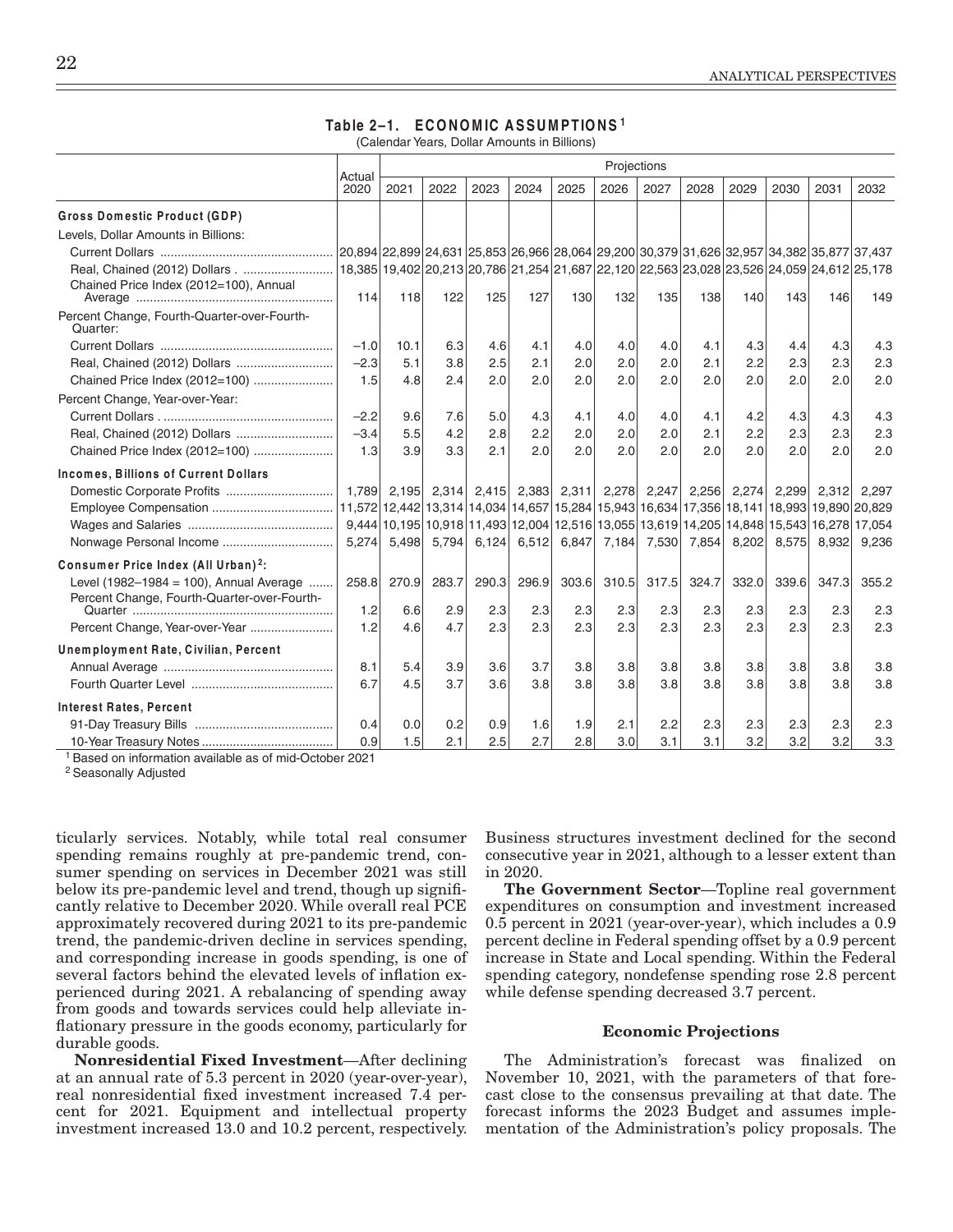Administration's projections are reported in Table 2-1 and summarized below. Note that, for 2021, the table reflects the projections finalized in November. However, estimates for 2021 values have since been released and are referenced in-text.

**Real GDP**—The Administration forecast projects a continued economic recovery during 2022. After finishing 2021 with real GDP growth of 5.6 percent (on a fourthquarter-over-fourth-quarter basis), real GDP is projected to increase 3.8 percent in 2022 and 2.5 percent in 2023. Real GDP growth is then expected to average 2.0 percent between 2024-2028, and 2.3 percent during 2029-2032.

**Unemployment—The unemployment rate declined to** 3.8 percent during February of 2022, a marked improvement from the 6.4 percent rate at the beginning of 2021. Going forward, the unemployment rate is expected to decline further in 2022 and 2023, falling to an annual average of 3.6 percent during 2023. Over the long-run, the unemployment rate is expected to average 3.8 percent per vear.

Interest Rates—Interest rates are expected to rise over the near-term as the economy continues its postrecession expansion. The 91-day Treasury bill rate is expected to steadily rise from an average of 0.04 percent in 2021 to 0.9 percent through 2023, and then gradually increase to a terminal rate of 2.3 percent. The 10-year rate follows a similar path as it increases from 1.5 percent in 2021 to 2.5 percent by 2023, reaching 3.3 percent at the end of the budget window, which reflects both the increase in short-term rates and an increase in the term premium for investors committing to holding long-term securities.

General Inflation-The Administration's forecast reflects elevated inflation during 2021, which is expected to decline through 2022 before returning to its long-run trend. Specifically, after peaking at 6.7 percent on a fourth quarter-over-fourth quarter basis in 2021, the Consumer Price Index for all Urban Consumers (CPI-U) is projected to grow 2.9 percent in 2022 and 2.3 percent in 2023. Note that 2.3 percent is the rate of CPI-U inflation that is consistent with the Federal Open Market Committee's Personal Consumption Expenditures (PCE) inflation target of 2.0 percent.

As with any forecast, there is considerable uncertainty. For instance, after November 10, 2021 when Administration forecasts were finalized, the economy experienced significantly stronger GDP growth in the fourth quarter of 2021 than had been expected. Also, since November 2021, consensus estimates of inflation for 2022 have increased in part due to upward pressures on global energy and food prices resulting from the Russian invasion of Ukraine, though moderation is still expected across the year. Uncertainty and the previous forecasting record are discussed later in this chapter.

| Fable 2-2. COMPARISON OF ECONOMIC ASSUMPTIONS IN THE 2022 AND 2023 BUDGETS |  |  |
|----------------------------------------------------------------------------|--|--|
|----------------------------------------------------------------------------|--|--|

|                                                     | 2021 | 2022 | 2023 | 2024 | 2025 | 2026 | 2027 | 2028 | 2029 | 2030 | 2031 |
|-----------------------------------------------------|------|------|------|------|------|------|------|------|------|------|------|
| (fourth-quarter-over-fourth-quarter percent change) |      |      |      |      |      |      |      |      |      |      |      |
| Real GDP:                                           |      |      |      |      |      |      |      |      |      |      |      |
|                                                     | 5.2  | 3.2  | 2.0  | 1.8  | 1.8  | 1.8  | 1.8  | 1.9  | 1.9  | 2.0  | 2.0  |
|                                                     | 7.1  | 3.3  | 2.2  | 1.8  | 1.8  | 1.9  | 1.9  | 2.1  | 2.2  | 2.3  | 2.3  |
|                                                     | 5.1  | 3.8  | 2.5  | 2.1  | 2.0  | 2.0  | 2.0  | 2.1  | 2.2  | 2.3  | 2.3  |
| <b>GDP Price Index:</b>                             |      |      |      |      |      |      |      |      |      |      |      |
|                                                     | 1.8  | 1.9  | 2.0  | 2.0  | 2.0  | 2.0  | 2.0  | 2.0  | 2.0  | 2.0  | 2.0  |
|                                                     | 4.0  | 2.1  | 2.1  | 2.0  | 2.0  | 2.0  | 2.0  | 2.0  | 2.0  | 2.0  | 2.0  |
|                                                     | 4.8  | 2.4  | 2.0  | 2.0  | 2.0  | 2.0  | 2.0  | 2.0  | 2.0  | 2.0  | 2.0  |
| Consumer Price Index (All-Urban):                   |      |      |      |      |      |      |      |      |      |      |      |
|                                                     | 2.0  | 2.1  | 2.2  | 2.3  | 2.3  | 2.3  | 2.3  | 2.3  | 2.3  | 2.3  | 2.3  |
|                                                     | 4.8  | 2.5  | 2.3  | 2.3  | 2.3  | 2.3  | 2.3  | 2.3  | 2.3  | 2.3  | 2.3  |
|                                                     | 6.6  | 2.9  | 2.3  | 2.3  | 2.3  | 2.3  | 2.3  | 2.3  | 2.3  | 2.3  | 2.3  |
| (calendar year average)                             |      |      |      |      |      |      |      |      |      |      |      |
| Civilian Unemployment Rate:                         |      |      |      |      |      |      |      |      |      |      |      |
|                                                     | 5.5  | 4.1  | 3.8  | 3.8  | 3.8  | 3.8  | 3.8  | 3.8  | 3.8  | 3.8  | 3.8  |
|                                                     | 5.5  | 4.2  | 3.9  | 3.8  | 3.8  | 3.8  | 3.8  | 3.8  | 3.8  | 3.8  | 3.8  |
|                                                     | 5.4  | 3.9  | 3.6  | 3.7  | 3.8  | 3.8  | 3.8  | 3.8  | 3.8  | 3.8  | 3.8  |
| 91-Day Treasury Bill Rate:                          |      |      |      |      |      |      |      |      |      |      |      |
|                                                     | 0.1  | 0.2  | 0.4  | 0.8  | 1.2  | 1.4  | 1.6  | 1.7  | 1.8  | 2.0  | 2.2  |
|                                                     | 0.0  | 0.1  | 0.5  | 1.3  | 2.1  | 2.3  | 2.4  | 2.4  | 2.4  | 2.4  | 2.4  |
|                                                     | 0.0  | 0.2  | 0.9  | 1.6  | 1.9  | 2.1  | 2.2  | 2.3  | 2.3  | 2.3  | 2.3  |
| 10-Year Treasury Note Rate:                         |      |      |      |      |      |      |      |      |      |      |      |
|                                                     | 1.2  | 1.4  | 1.7  | 2.1  | 2.4  | 2.6  | 2.7  | 2.8  | 2.8  | 2.8  | 2.8  |
|                                                     | 1.6  | 2.0  | 2.4  | 2.6  | 2.7  | 2.9  | 3.0  | 3.0  | 3.1  | 3.2  | 3.3  |
|                                                     | 1.5  | 2.1  | 2.5  | 2.7  | 2.8  | 3.0  | 3.1  | 3.1  | 3.2  | 3.2  | 3.2  |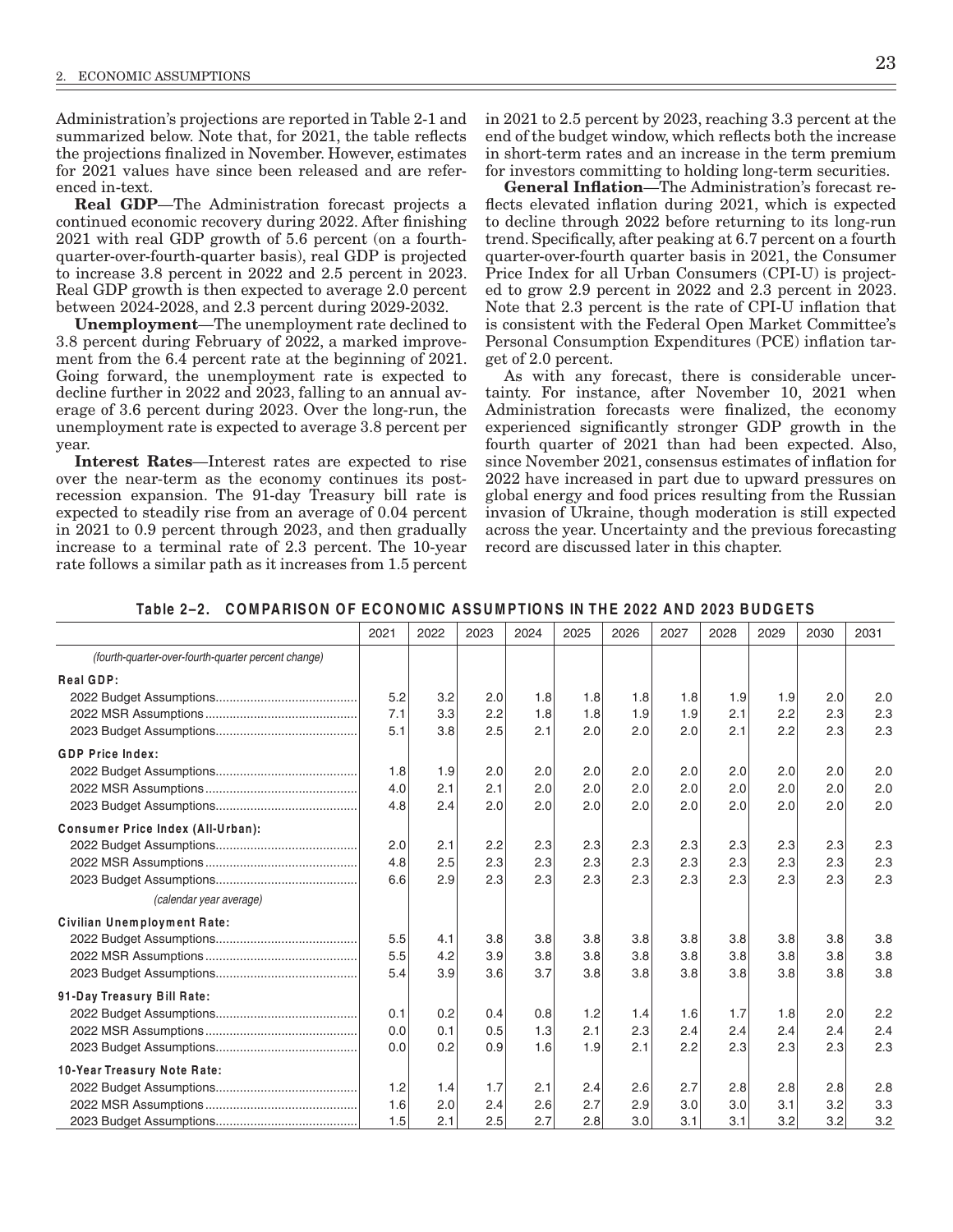## **Comparison with Other Forecasts**

This section compares the Administration's forecast with the contemporaneous forecasts from CBO, the Federal Open Market Committee of the Federal Reserve (FOMC), and the Blue Chip panel of professional forecasters. There are important differences that should inform such comparisons.

The most important difference between these forecasts is that they make different assumptions about the implementation of the Administration's proposed policies. As already noted, the Administration's forecast assumes impacts of Administration policies. In contrast, the CBO forecast assumes no changes to current law. It is not clear to what extent FOMC participants and Blue Chip panelists incorporate policy implementation expectations in their respective outlooks. The Blue Chip panel, in particular, comprises a large number of private-sector forecasters, who have different expectations about the enactment of the Administration's proposed policies and different views about the contribution of those policies to economic growth.

A second difference is that the different forecasts were published on different dates. For example, while the forecast published by the Administration is based on data available as of November 10th, the Blue Chip forecasts are drawn from a survey administered in early October. These were the latest Blue Chip forecasts available at the time the Administration finalized its forecast. In addition, the FOMC projections were released in mid-September and the CBO forecast was published in July.

Real GDP-The Administration forecasts average real GDP growth of 2.4 percent (year-over-year) between 2022-2032, similar to the 2.2 percent average for Blue

| Table 2-3. COMPARISON OF ECONOMIC ASSUMPTIONS |  |
|-----------------------------------------------|--|
|                                               |  |

|                                                                        | 2021 | 2022 | 2023 | 2024 | 2025 | 2026 | 2027 | 2028 | 2029 | 2030 | 2031 | 2032                     |
|------------------------------------------------------------------------|------|------|------|------|------|------|------|------|------|------|------|--------------------------|
| Real GDP (Fourth-Quarter-over-Fourth-Quarter):                         |      |      |      |      |      |      |      |      |      |      |      |                          |
|                                                                        | 5.1  | 3.8  | 2.5  | 2.1  | 2.0  | 2.0  | 2.0  | 2.1  | 2.2  | 2.3  | 2.3  | 2.3                      |
| Federal Reserve <sup>3</sup> (September 2021)                          | 5.9  | 3.8  | 2.5  | 2.0  | 1.8  | 1.8  | 1.8  | 1.8  | 1.8  | 1.8  | 1.8  | 1.8                      |
| Real GDP (Year-over-Year):                                             |      |      |      |      |      |      |      |      |      |      |      |                          |
| 2023 Budget (November 2021)                                            | 5.5  | 4.2  | 2.8  | 2.2  | 2.0  | 2.0  | 2.0  | 2.1  | 2.2  | 2.3  | 2.3  | 2.3                      |
|                                                                        | 5.7  | 4.1  | 2.5  | 2.1  | 2.0  | 2.0  | 1.9  | 1.9  | 1.9  | 1.9  | 1.9  | 1.9                      |
|                                                                        | 6.7  | 5.0  | 1.5  | 1.1  | 1.3  | 1.4  | 1.6  | 1.6  | 1.5  | 1.6  | 1.7  | $\mathbb{Z}^2$           |
| Consumer Price Index (CPI-U) (Fourth-Quarter-<br>over-Fourth-Quarter): |      |      |      |      |      |      |      |      |      |      |      |                          |
| 2023 Budget (November 2021)                                            | 6.6  | 2.9  | 2.3  | 2.3  | 2.3  | 2.3  | 2.3  | 2.3  | 2.3  | 2.3  | 2.3  | 2.3                      |
|                                                                        | 3.4  | 2.3  | 2.3  | 2.4  | 2.4  | 2.5  | 2.5  | 2.4  | 2.4  | 2.3  | 2.3  |                          |
| Federal Reserve <sup>3, 4</sup> - September 2021                       | 4.2  | 2.2  | 2.2  | 2.1  | 2.0  | 2.0  | 2.0  | 2.0  | 2.0  | 2.0  | 2.0  | 2.0                      |
| Consumer Price Index (CPI-U) (Year-over-Year):                         |      |      |      |      |      |      |      |      |      |      |      |                          |
| 2023 Budget (November 2021)                                            | 4.6  | 4.7  | 2.3  | 2.3  | 2.3  | 2.3  | 2.3  | 2.3  | 2.3  | 2.3  | 2.3  | 2.3                      |
|                                                                        | 4.3  | 3.2  | 2.4  | 2.3  | 2.3  | 2.3  | 2.2  | 2.2  | 2.2  | 2.2  | 2.2  | 2.2                      |
|                                                                        | 3.3  | 2.5  | 2.3  | 2.4  | 2.4  | 2.4  | 2.5  | 2.4  | 2.4  | 2.3  | 2.3  |                          |
| Unemployment Rate: (annual averages):                                  |      |      |      |      |      |      |      |      |      |      |      |                          |
|                                                                        | 5.4  | 3.9  | 3.6  | 3.7  | 3.8  | 3.8  | 3.8  | 3.8  | 3.8  | 3.8  | 3.8  | 3.8                      |
|                                                                        | 5.6  | 4.3  | 3.9  | 3.9  | 4.0  | 4.0  | 4.0  | 4.0  | 4.0  | 4.0  | 4.0  | 4.0                      |
|                                                                        | 5.5  | 3.8  | 3.7  | 4.0  | 4.2  | 4.3  | 4.3  | 4.3  | 4.4  | 4.5  | 4.5  | $\overline{a}$           |
| Federal Reserve <sup>3, 5</sup> (September 2021)                       | 4.8  | 3.8  | 3.5  | 3.5  | 4.0  | 4.0  | 4.0  | 4.0  | 4.0  | 4.0  | 4.0  | 4.0                      |
| <b>Interest Rates:</b>                                                 |      |      |      |      |      |      |      |      |      |      |      |                          |
| 91-Day Treasury Bills (discount basis):                                |      |      |      |      |      |      |      |      |      |      |      |                          |
| 2023 Budget (November 2021)                                            | 0.0  | 0.2  | 0.9  | 1.6  | 1.9  | 2.1  | 2.2  | 2.3  | 2.3  | 2.3  | 2.3  | 2.3                      |
|                                                                        | 0.1  | 0.1  | 0.6  | 1.1  | 1.6  | 1.9  | 2.0  | 2.1  | 2.1  | 2.1  | 2.1  | 2.1                      |
|                                                                        | 0.0  | 0.1  | 0.2  | 0.5  | 0.9  | 1.3  | 1.6  | 1.8  | 2.1  | 2.3  | 2.4  | $\overline{a}$           |
| 10-Year Treasury Notes:                                                |      |      |      |      |      |      |      |      |      |      |      |                          |
|                                                                        | 1.5  | 2.1  | 2.5  | 2.7  | 2.8  | 3.0  | 3.1  | 3.1  | 3.2  | 3.2  | 3.2  | 3.3                      |
|                                                                        | 1.4  | 1.9  | 2.3  | 2.5  | 2.7  | 2.9  | 3.0  | 3.0  | 3.0  | 3.0  | 3.0  | 3.0                      |
|                                                                        | 1.6  | 1.9  | 2.0  | 2.3  | 2.6  | 2.8  | 3.0  | 3.2  | 3.3  | 3.4  | 3.5  | $\overline{\phantom{m}}$ |

Sources: Administration; CBO, The Budget and Economic Outlook: 2021 to 2031, July 2021; October 2021 Blue Chip Economic Indicators, Aspen Publishers, Inc.; Federal Reserve Open Market Committee, September 21, 2021

<sup>1</sup> Calendar Year

 $2$  2028-2032 are 5 year averages

<sup>3</sup> Median Projection

<sup>4</sup> PCE Inflation

<sup>5</sup> Average rate during 4th quarter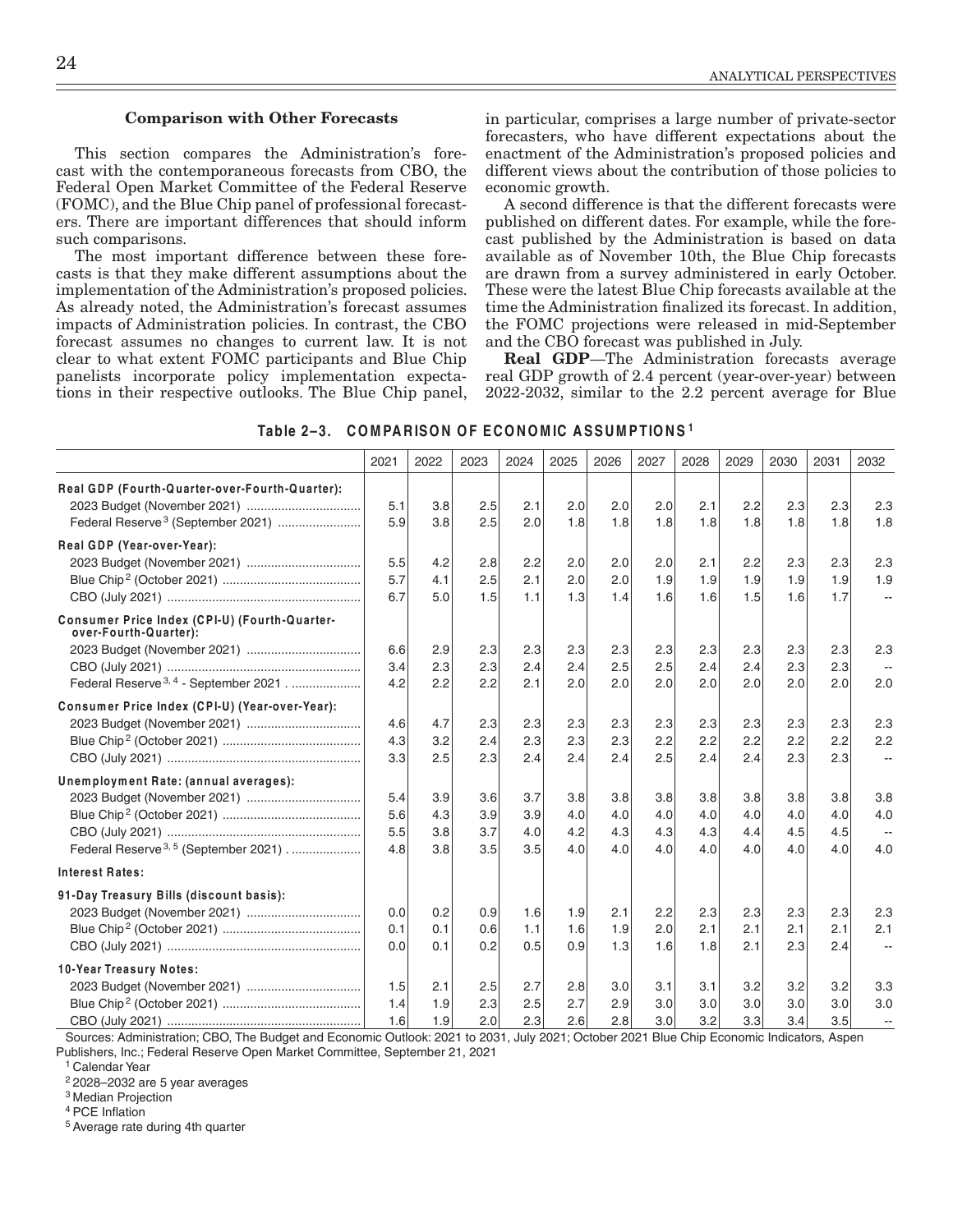Chip and higher than the 1.8 percent average for CBO. Recall that the Administration's forecast reflects full effects of the Administration's proposed policies, while the CBO is required to assume a continuation of current law in its forecast. The Administration's forecast also projects higher average growth over the budget window (2.2 percent on a fourth-quarter-to-fourth-quarter basis) than the median FOMC forecast (1.9 percent). However, the Administration's forecast equals the FOMC forecast over the near term in 2022 and 2023.

Unemployment—The Administration, CBO, Blue Chip, and FOMC all forecast that 2022 unemployment will be lower than 2021 unemployment. During the 2022-2024 period, the Administration forecasts that the unemployment rate will average 3.7 percent, compared with CBO, Blue Chip, and FOMC averages of 3.9, 4.0, and 3.6 percent during that window, respectively. Over the long run, the Administration projects an unemployment rate of 3.8 percent, compared with 4.5 percent for CBO, and 4.0 percent for Blue Chip and the FOMC.

Interest Rates—The Administration's 91-day interest rate forecast is broadly consistent with the Blue Chip forecast and, in most years, is moderately higher than the CBO's forecast. The Administration, CBO, and Blue Chip all expect short-term rates to rise meaningfully over the 2022-2027 period, with the Administration forecasting a faster rise over the coming few years than CBO and Blue Chip. For 10-year rates, the Administration forecasts a steady rise to a 3.3 percent terminal rate, compared to CBO and Blue Chip rates of 3.5 and 3.0 percent, respectively.

General Inflation—The Administration's forecast for CPI-U inflation (on a fourth-quarter-over-fourth-quarter basis) is broadly consistent with outside forecasters throughout the budget window. The Administration's forecast for 2021 inflation was close to the actual (6.6 percent versus 6.7 percent). The Administration, CBO, Blue Chip, and the FOMC all project that inflation will moderate over the course of 2022 and into 2023. The Administration's projected long-term CPI inflation rate of 2.3 percent equals CBO's long-term projection, is 0.1 percentage point higher than Blue Chip's long-term projection, and is consistent with the FOMC's 2.0 percent target for PCE inflation.

#### Sensitivity of the Budget to Economic Assumptions

Federal spending and tax collections are heavily influenced by developments in the economy. Income tax receipts are a function of growth in incomes for households and firms. Spending on social assistance programs may rise when the economy enters a downturn, while increases in nominal spending on Social Security and other programs are dependent on consumer price inflation. A robust set of projections for macroeconomic variables assists in budget planning, but unexpected developments in the economy have ripple effects for Federal spending and receipts. This section seeks to provide an understanding of the magnitude of the effects that unforeseen changes in the economy can have on the budget.

To make these assessments, the Administration relies on a set of heuristics that can predict how certain spending and receipt categories will react to a change in a given subset of macroeconomic variables, holding almost everything else constant. These sensitivity analyses provide a sense of the broad changes one would expect after a given development, but they cannot anticipate how policy makers would react and potentially change course in such an event. For example, if the economy were to suffer an unexpected recession, tax receipts would decline and spending on programs such as unemployment insurance would rise. In such a situation, however, policy makers might enact policies that stimulate the economy, leading to secondary and tertiary changes that are difficult to predict. Another caveat is that it is often unrealistic to suppose that one macroeconomic variable might change while others would remain constant. Most macroeconomic variables interact with each other in complex and subtle ways. These are important considerations to bear in mind when examining Table 2-4.

For real GDP growth and employment:

- The first panel in the table illustrates the effect on the deficit resulting from a one percentage point reduction in real GDP growth, relative to the Administration's forecast, in 2022 that is followed by a subsequent recovery in 2023 and 2024. The unemployment rate is assumed to be half a percentage point higher in 2022 before returning to the baseline level in 2023 and 2024.
- The next panel in the table reports the effect of a reduction of one percentage point in real GDP growth in 2022 that is not subsequently made up by faster growth in 2023 and 2024. Consistent with this output path, the rate of unemployment is assumed to rise by half a percentage point relative to that assumed in the Administration's forecasts.
- The third panel in the table shows the impact of a GDP growth rate that is permanently reduced by one percentage point, while the unemployment rate is not affected. This is the sort of situation that would arise if, for example, the economy was to experience a permanent decline in productivity growth.

For inflation and interest rates:

- The fourth panel in Table 2-4 shows the effect on the budget in the case of a one percentage point higher rate of inflation and a one percentage point higher nominal interest rate in 2022. Both inflation and interest rates return to their assumed levels in 2023. This would result in a permanently higher price level and nominal GDP level over the course of the forecast horizon.
- The fifth panel in the table illustrates the effects on the budget deficit of a one percentage point higher inflation rate and interest rate than projected in every year of the forecast.
- The sixth panel reports the effect on the deficit resulting from an increase in interest rates in every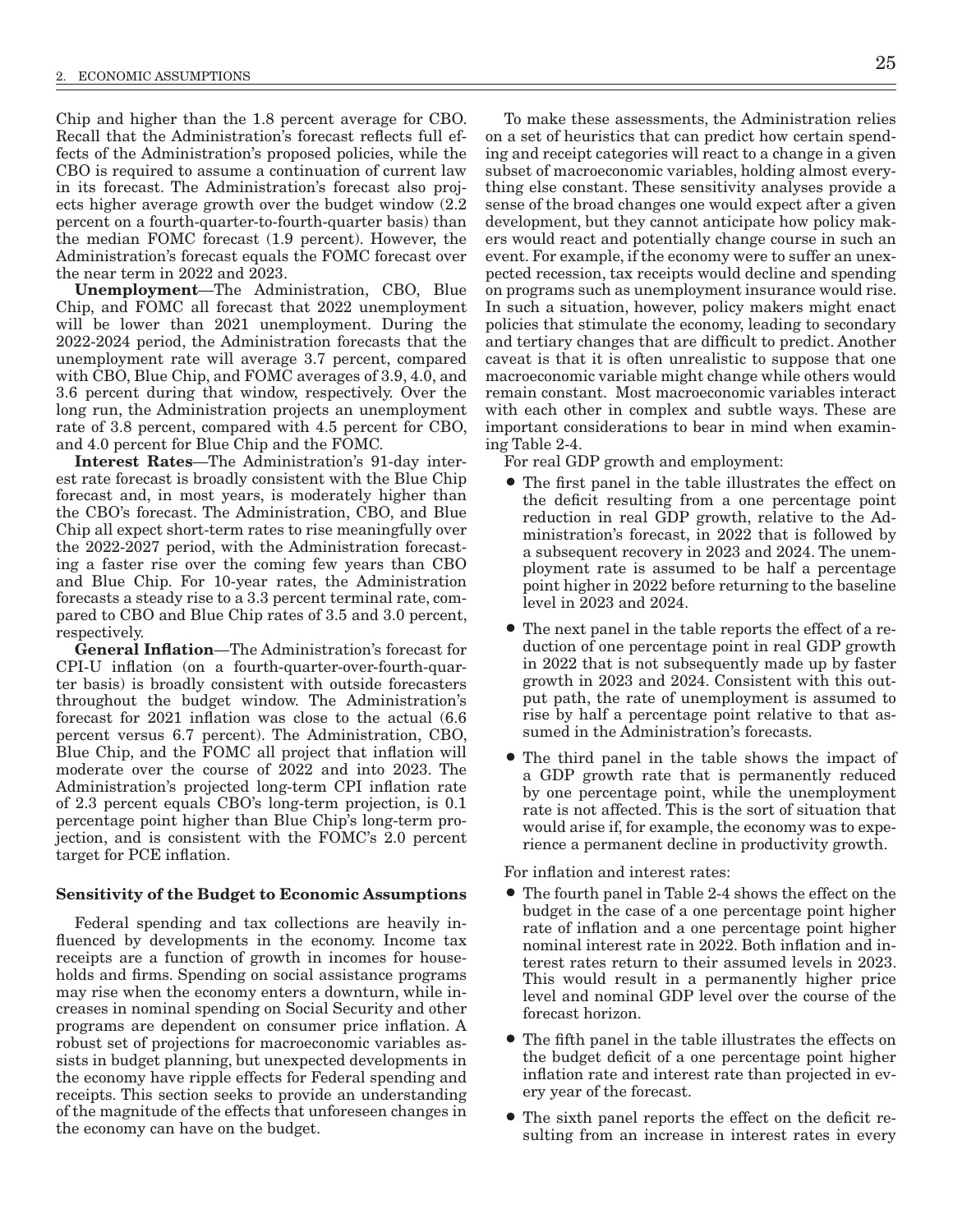# Table 2-4. SENSITIVITY OF THE BUDGET TO ECONOMIC ASSUMPTIONS

(Fiscal Years; In Billions Of Dollars)

| <b>Budget Effect</b>                                                                        |         |         |         |                                     |         |         |         |         |         |                                                         |         | Total of<br>Budget<br>Effects:<br>$2022 -$ |
|---------------------------------------------------------------------------------------------|---------|---------|---------|-------------------------------------|---------|---------|---------|---------|---------|---------------------------------------------------------|---------|--------------------------------------------|
|                                                                                             | 2022    | 2023    | 2024    | 2025                                | 2026    | 2027    | 2028    | 2029    | 2030    | 2031                                                    | 2032    | 2032                                       |
| Real Growth and Employment:                                                                 |         |         |         |                                     |         |         |         |         |         |                                                         |         |                                            |
| Budgetary effects of 1 percentage point lower<br>real GDP growth:                           |         |         |         |                                     |         |         |         |         |         |                                                         |         |                                            |
| (1) For calendar year 2022 only, with real GDP<br>recovery in 2023-2032: <sup>1</sup>       |         |         |         |                                     |         |         |         |         |         |                                                         |         |                                            |
|                                                                                             | $-17.1$ | $-27.1$ | $-13.8$ | $-2.3$                              | -0.0    | $-0.0$  | $-0.0$  | $-0.0$  | $-0.1$  | $-0.1$                                                  | $-0.1$  | $-60.7$                                    |
|                                                                                             | 14.3    | 28.3    | 12.8    | 2.3                                 | 2.3     | 2.4     | 2.5     | 2.5     | 2.6     | 2.6                                                     | 2.7     | 75.3                                       |
|                                                                                             | 31.4    | 55.4    | 26.6    | 4.6                                 | 2.3     | 2.5     | 2.5     | 2.5     | 2.6     | 2.7                                                     | 2.7     | 136.0                                      |
| (2) For calendar year 2022 only, with no<br>subsequent recovery: <sup>1</sup>               |         |         |         |                                     |         |         |         |         |         |                                                         |         |                                            |
|                                                                                             | $-17.1$ | $-35.9$ | $-41.8$ | $-43.6$                             | $-45.7$ | $-47.7$ | $-49.5$ | $-51.4$ | $-53.5$ | $-55.7$                                                 | $-57.9$ | $-499.8$                                   |
|                                                                                             | 14.3    | 34.5    | 36.3    | 38.8                                | 41.7    | 45.3    | 49.3    | 53.6    | 58.0    | 62.3                                                    | 67.0    | 501.0                                      |
|                                                                                             | 31.4    | 70.4    | 78.1    | 82.4                                | 87.3    | 93.0    | 98.8    | 105.0   | 111.5   | 117.9                                                   | 124.9   | 1,000.8                                    |
| (3) Sustained during 2022-2032, with no<br>change in unemployment:                          |         |         |         |                                     |         |         |         |         |         |                                                         |         |                                            |
|                                                                                             | $-17.2$ | $-53.9$ | $-98.4$ |                                     |         |         |         |         |         | –146.3 –198.8 –254.8 –313.1 –375.6 –442.8 –514.6 –590.6 |         | $-3,006.0$                                 |
|                                                                                             | $-0.3$  | $-0.2$  | 0.8     | 2.7                                 | 5.9     | 9.8     | 14.0    | 18.7    | 24.2    | 30.6                                                    | 37.9    | 144.2                                      |
|                                                                                             | 16.9    | 53.7    | 99.3    | 149.0                               | 204.7   | 264.6   | 327.1   | 394.3   | 467.0   | 545.2                                                   | 628.4   | 3,150.2                                    |
| Inflation and Interest Rates:<br>Budgetary effects of 1 percentage point higher<br>rate of: |         |         |         |                                     |         |         |         |         |         |                                                         |         |                                            |
| (4) Inflation and interest rates during calendar<br>year 2022 only:                         |         |         |         |                                     |         |         |         |         |         |                                                         |         |                                            |
|                                                                                             | 18.5    | 36.3    | 38.1    | 38.2                                | 40.0    | 41.7    | 43.2    | 44.9    | 46.7    | 48.6                                                    | 50.5    | 446.7                                      |
|                                                                                             | 47.9    | 75.1    | 63.1    | 63.4                                | 62.8    | 63.9    | 64.0    | 63.7    | 64.1    | 66.8                                                    | 68.9    | 703.6                                      |
|                                                                                             | 29.4    | 38.8    | 24.9    | 25.1                                | 22.8    | 22.2    | 20.8    | 18.8    | 17.4    | 18.2                                                    | 18.4    | 256.9                                      |
| (5) Inflation and interest rates, sustained<br>during 2022-2032:                            |         |         |         |                                     |         |         |         |         |         |                                                         |         |                                            |
|                                                                                             | 18.5    | 55.9    | 97.5    | 141.5                               | 190.2   | 242.8   | 298.2   | 358.4   | 424.0   | 495.1                                                   | 571.2   | 2,893.2                                    |
|                                                                                             | 47.2    | 134.3   | 207.3   | 286.3                               | 367.1   | 453.1   | 549.9   | 635.9   | 742.8   | 851.1                                                   | 976.7   | 5,251.6                                    |
|                                                                                             | 28.8    | 78.4    | 109.7   | 144.8                               | 176.9   | 210.3   | 251.7   | 277.4   | 318.9   | 356.0                                                   | 405.5   | 2.358.4                                    |
| (6) Interest rates only, sustained during<br>2022-2032:                                     |         |         |         |                                     |         |         |         |         |         |                                                         |         |                                            |
|                                                                                             | 1.3     | 3.0     | 3.8     | 4.2                                 | 4.6     | 5.0     | 5.3     | 5.6     | 5.9     | 6.2                                                     | 6.4     | 51.3                                       |
|                                                                                             | 31.0    | 89.3    | 130.8   | 169.7                               | 206.3   | 243.2   | 278.7   | 315.4   | 348.0   | 383.3                                                   | 420.2   | 2.615.9                                    |
|                                                                                             | 29.6    | 86.2    |         | 127.0 165.6 201.7 238.2 273.4 309.7 |         |         |         |         | 342.1   | 377.2                                                   | 413.9   | 2,564.5                                    |
| (7) Inflation only, sustained during 2022-2032:                                             |         |         |         |                                     |         |         |         |         |         |                                                         |         |                                            |
|                                                                                             | 17.1    | 52.8    | 93.7    | 137.1                               | 185.4   | 237.5   | 292.6   | 352.4   | 417.6   | 488.3                                                   | 564.2   | 2,838.6                                    |
|                                                                                             | 16.2    | 45.0    | 76.4    | 116.7                               | 161.2   | 210.9   | 272.6   | 322.5   | 397.4   | 470.9                                                   | 560.0   | 2,649.8                                    |
|                                                                                             | $-0.9$  | $-7.8$  | $-17.2$ | $-20.4$                             | $-24.2$ | $-26.7$ | $-19.9$ | $-29.9$ | $-20.2$ | $-17.5$                                                 | $-4.1$  | $-188.8$                                   |
| Interest Cost of Higher Federal Borrowing:                                                  |         |         |         |                                     |         |         |         |         |         |                                                         |         |                                            |
| (8) Outlay effect of \$100 billion increase in                                              |         |         |         |                                     |         |         |         |         |         |                                                         |         |                                            |
|                                                                                             | 0.1     | 0.7     | 1.5     | 2.0                                 | 2.3     | 2.5     | 2.7     | 2.8     | 2.9     | 3.0                                                     | 3.1     | 23.4                                       |

<sup>1</sup>The unemployment rate is assumed to be 0.5 percentage point higher per 1 percent shortfall in the level of real GDP.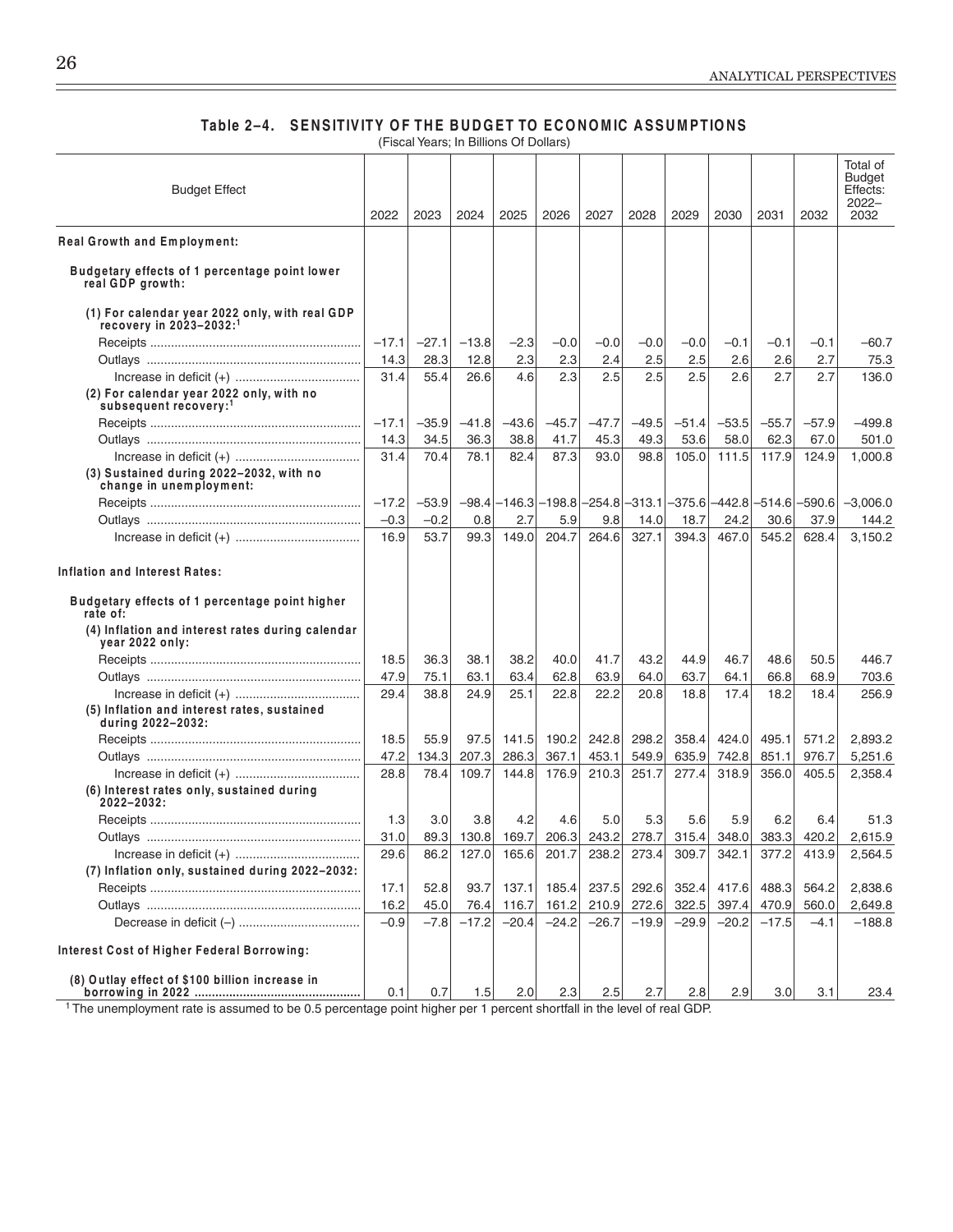year of the forecast, with no accompanying increase in inflation.

- The seventh panel in the table reports the effect on the budget deficit of a one percentage point higher inflation rate than projected in every year of the forecast window, while the interest rate remains as forecast.
- Finally, the table shows the effect on the budget deficit if the Federal Government were to borrow an additional \$100 billion in 2022, while all of the other projections remain constant.
- These simple approximations that inform the sensitivity analysis are symmetric. This means that the effect of, for example, a one percentage point higher rate of growth over the forecast horizon would be of the same magnitude as a one percentage point reduction in growth, though with the opposite sign.

# **Forecast Errors for Growth, Inflation, and Interest Rates**

As with any forecast, the Administration's projections are projections and are subject to error because they are based on a set of assumptions about the underlying milieu comprising social, political, and global conditions. It is impossible to foresee every eventuality over a oneyear horizon, much less over ten or more years. This section evaluates the historical accuracy of the past Administrations' forecasts for real GDP growth, inflation, and short-term interest rates from 2002 to the present day, especially relative to the accuracy of forecasts produced by the CBO and Blue Chip panel. For this exercise, forecasts produced by all three entities are compared with realized values of these variables.

The results of this exercise are reported in Table 2-5 and contain three different measures of accuracy. The first is the average forecast error. When a forecaster has an average forecast error of zero, it may be said that the forecast has historically been unbiased, in the sense that realized values of the variables have not been systematically above or below the forecasted value. The second is the average absolute value of the forecast error, which offers a sense of the magnitude of errors. Even if the past forecast errors average to zero, the errors may have been of a very large magnitude, with both positive and negative values. Finally, the table reports the square root of the mean of squared forecast error (RMSE). This metric applies a harsher penalty to forecasts exhibiting large er-

| <b>REAL GDP ERRORS</b>                                   | Administration | CBO    | <b>Blue Chip</b> |
|----------------------------------------------------------|----------------|--------|------------------|
| 2-Year Average Annual Real GDP Growth                    |                |        |                  |
|                                                          | 1.1            | 0.5    | 0.7              |
|                                                          | 1.2            | 0.8    | 0.8              |
|                                                          | 1.5            | 1.1    | 1.2              |
| 6-Year Average Annual Real GDP Growth                    |                |        |                  |
|                                                          | 1.6            | 1.3    | 1.1              |
|                                                          | 1.6            | 1.3    | 1.1              |
|                                                          | 1.6            | 1.4    | 1.3              |
| <b>INFLATION ERRORS</b>                                  |                |        |                  |
| 2-Year Average Annual Change in the Consumer Price Index | Administration | CBO    | <b>Blue Chip</b> |
|                                                          | $-0.2$         | $-0.2$ | 0.0              |
|                                                          | 0.6            | 0.6    | 0.6              |
|                                                          | 0.7            | 0.7    | 0.7              |
| 6-Year Average Annual Change in the Consumer Price Index |                |        |                  |
|                                                          | 0.1            | 0.0    | 0.3              |
|                                                          | 0.4            | 0.3    | 0.4              |
|                                                          | 0.5            | 0.4    | 0.5              |
| <b>INTEREST RATE ERRORS</b>                              |                |        |                  |
| 2-Year Average 91-Day Treasury Bill Rate                 | Administration | CBO    | <b>Blue Chip</b> |
|                                                          | 0.5            | 0.5    | 0.7              |
|                                                          | 0.7            | 0.6    | 0.8              |
|                                                          | 1.0            | 1.0    | 1.2              |
| 6-Year Average 91-Day Treasury Bill Rate                 |                |        |                  |
|                                                          | 2.0            | 2.1    | 2.2              |
|                                                          | 2.0            | 2.1    | 2.2              |
|                                                          | 2.4            | 2.3    | 2.5              |

Table 2-5. FORECAST ERRORS, 2002-PRESENT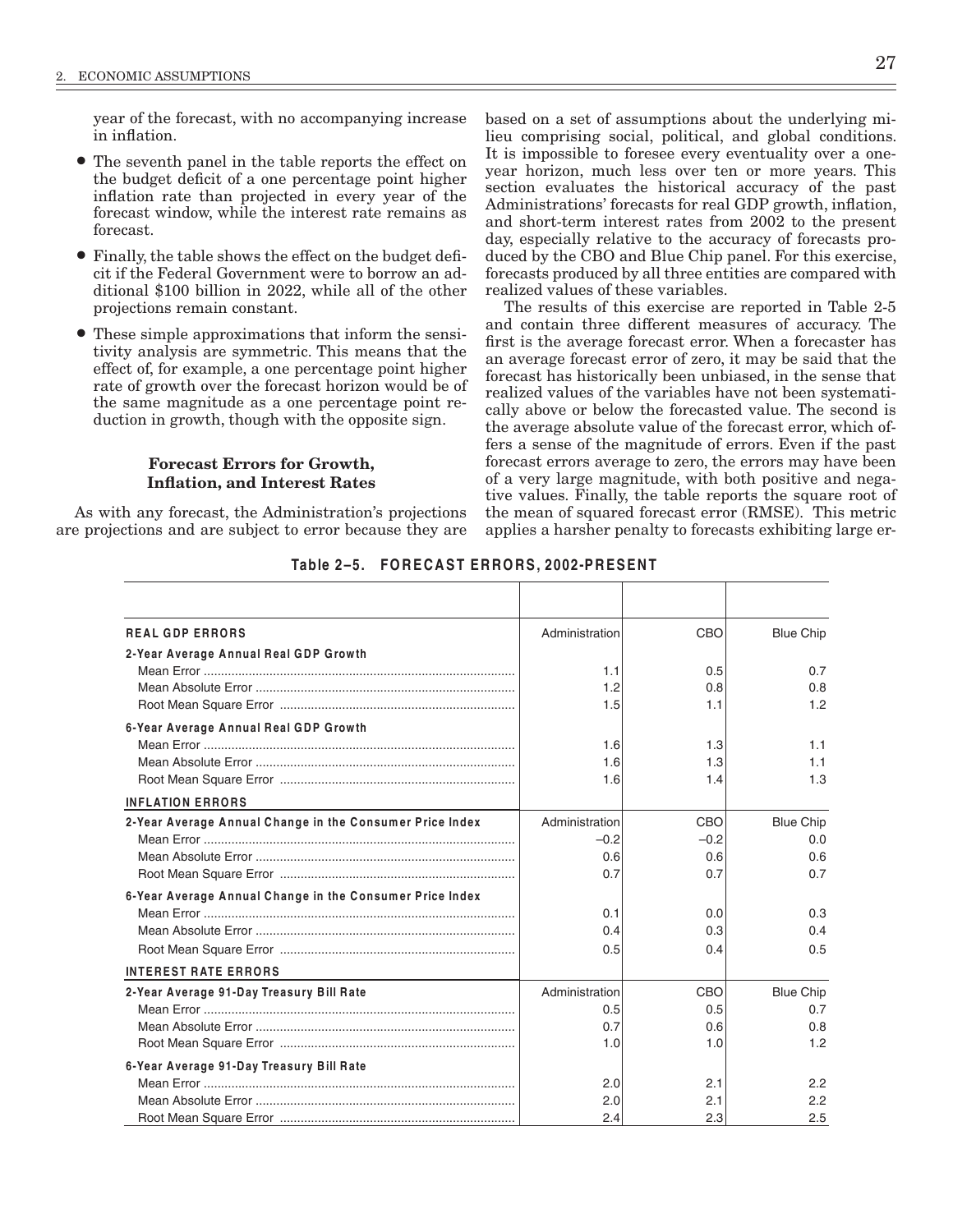|                     |                                 |                                | Estimate for Budget Year Plus: |                                |                                        |            |  |  |  |
|---------------------|---------------------------------|--------------------------------|--------------------------------|--------------------------------|----------------------------------------|------------|--|--|--|
|                     | <b>Current Year</b><br>Estimate | <b>Budget Year</b><br>Estimate | One Year<br>$(BY + 1)$         | <b>Two Years</b><br>$(BY + 2)$ | Three Years   Four Years<br>$(BY + 3)$ | $(BY + 4)$ |  |  |  |
| Mean Error          | -0.5                            | 0.8                            | .6                             | 2.2                            | 2.6                                    | 2.9        |  |  |  |
| Mean Absolute Error | .5                              | 1.91                           | 2.6                            | 3.2                            | 3.6                                    | 3.9        |  |  |  |
|                     | 2.4                             | 3.0 <sub>l</sub>               | 3.7                            | 4.4                            | 4.7                                    | 4.8        |  |  |  |

Table 2-6. DIFFERENCES BETWEEN ESTIMATED AND ACTUAL SURPLUSES OR DEFICITS FOR FIVE-YEAR BUDGET ESTIMATES SINCE 1985

rors. The table reports these measures of accuracy at both the 2-year and the 6-year horizons, thus evaluating the relative success of different forecasts in the short run and in the medium run.

Past Administrations have forecast 2-year real GDP growth and interest rates that were higher than actually realized, on average, by 1.1 percentage points and 0.5 percentage points, respectively. This is partly due to the assumption that Administration policy proposals contained in the Budget will be enacted, which has not always come to pass. The 2-year average forecast error for inflation is smaller,  $-0.2$  percentage points, and similar to other forecasts.

### **Uncertainty and the Deficit Projections**

This section assesses the accuracy of past budget forecasts for the deficit or surplus, measured at different time horizons. The results of this exercise are reported in Table 2-6, where the average error, the average absolute error, and the RMSE are reported.

In Table 2-6, a negative number means that the Federal Government ran a larger surplus or a smaller deficit than was expected, while a positive number in the table indicates a smaller surplus or a larger deficit. In the current year in which the budget is published, the Administration has tended to understate the surplus (or, equivalently, overstate the deficit) by an average of 0.5 percent of GDP.

For the budget year, however, the historical pattern has been for the budget to understate the deficit by an average of 0.8 percent of GDP.<sup>2</sup> One possible reason for this is that past Administrations' policy proposals have not all been implemented. The forecast errors tend to grow with the time horizon, which is not surprising given that there is much greater uncertainty in the medium run about both the macroeconomic situation and the specific details of policy enactments.

A probabilistic range of outcomes for the deficit over the budget window can be calculated by building off of the historical forecast errors summarized in Table 2-6. This is accomplished by taking the RMSE of previous forecast errors and assuming that these errors are drawn from a normal distribution. This exercise is undertaken at every forecast horizon from the current year through fours year after the budget year. Chart 2-1 displays the projected range of possible deficits. In the chart, the middle line represents the Administration's expected fiscal balance and the 50th percentile outcome. The rest of the lines in the chart may be read in the following fashion. The top line reports the 95th percentile of the distribution of outcomes over 2021 to 2026, meaning that there is a 95 percent probability that the actual balance in those years will be more negative than expressed by the line. Similarly, there is a 95 percent probability that the balance will be more positive than suggested by the bottom line in the chart.

 $^2$  Additionally, the CBO has historically forecasted smaller deficits, on average, than actually materialized.